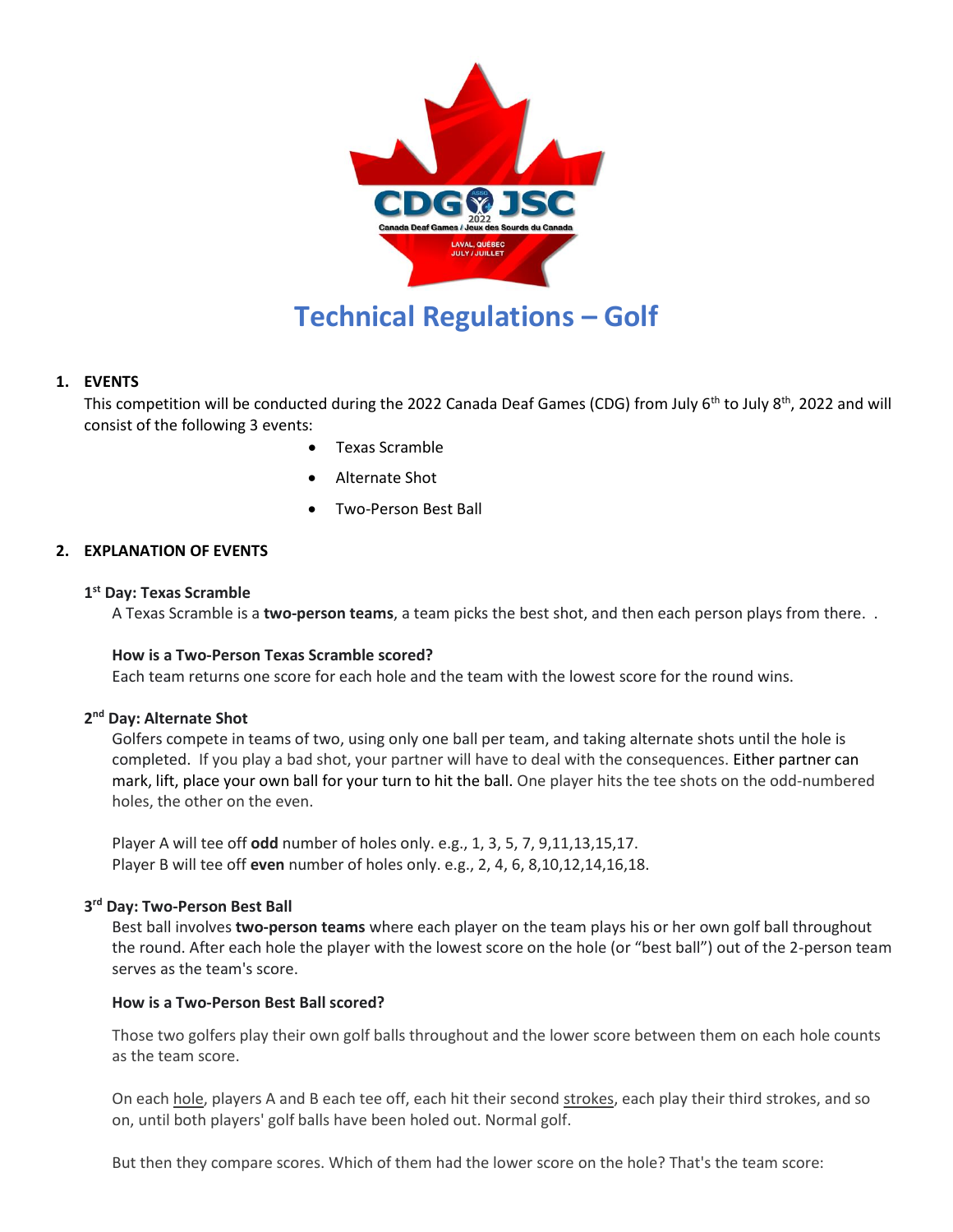

- If Player A makes a 4 and Player B scores a 6 on the first hole, the team score on Hole 1 is 4.
- If A scores 5 and B scores 4 on the second hole, the team score on Hole 2 is 4.

And so on. On each hole, write down as the team score the lower of the two scores made by the partners

#### **\*\*\*\*\*\*\*\*\*\*\*\*\*\*\*\*\*\*\*\*\*\*\*\*\*\*\*\*\*\*\*\*\*\*\*\*\*\*\*\*\*\*\*\*\*\*\*\*\*\*\***

#### **REGULATIONS**

#### **1.1 Eligibility**

The CDG Tournament is open to all deaf and hard of hearing male and female golfers.

#### **1.2 Hearing Aids**

It is not allowed to wear hearing aids, cochlear implants or any other hearing implements during a championship round.

## **1.3 Age Limit**

There is no minimum age to participate in the CDG. Golfers under 16 years of age must be accompanied by a guardian or chaperone.

#### **1.4 Rules of Golf**

Local rules shall be handed out to the players before the start of the competition. The rules shall be written in English. The players are responsible for familiarizing themselves with the local rules.

## **1.5 Minimum Number of Entrants**

The minimum number of 8 Women entrants and 8 Men entrants.

## **1.6 Maximum Number of Entrants**

The CDG Organizing Committee shall determine the maximum number of entrants in an early stage of the planning.

#### **1.7 Practice Round**

The CDG Organizing Committee should also ensure the availability of the golf course for practice on July  $5<sup>th</sup>$ . Each player need to contact with CDG Organizing by June 23 for a practice golf game reques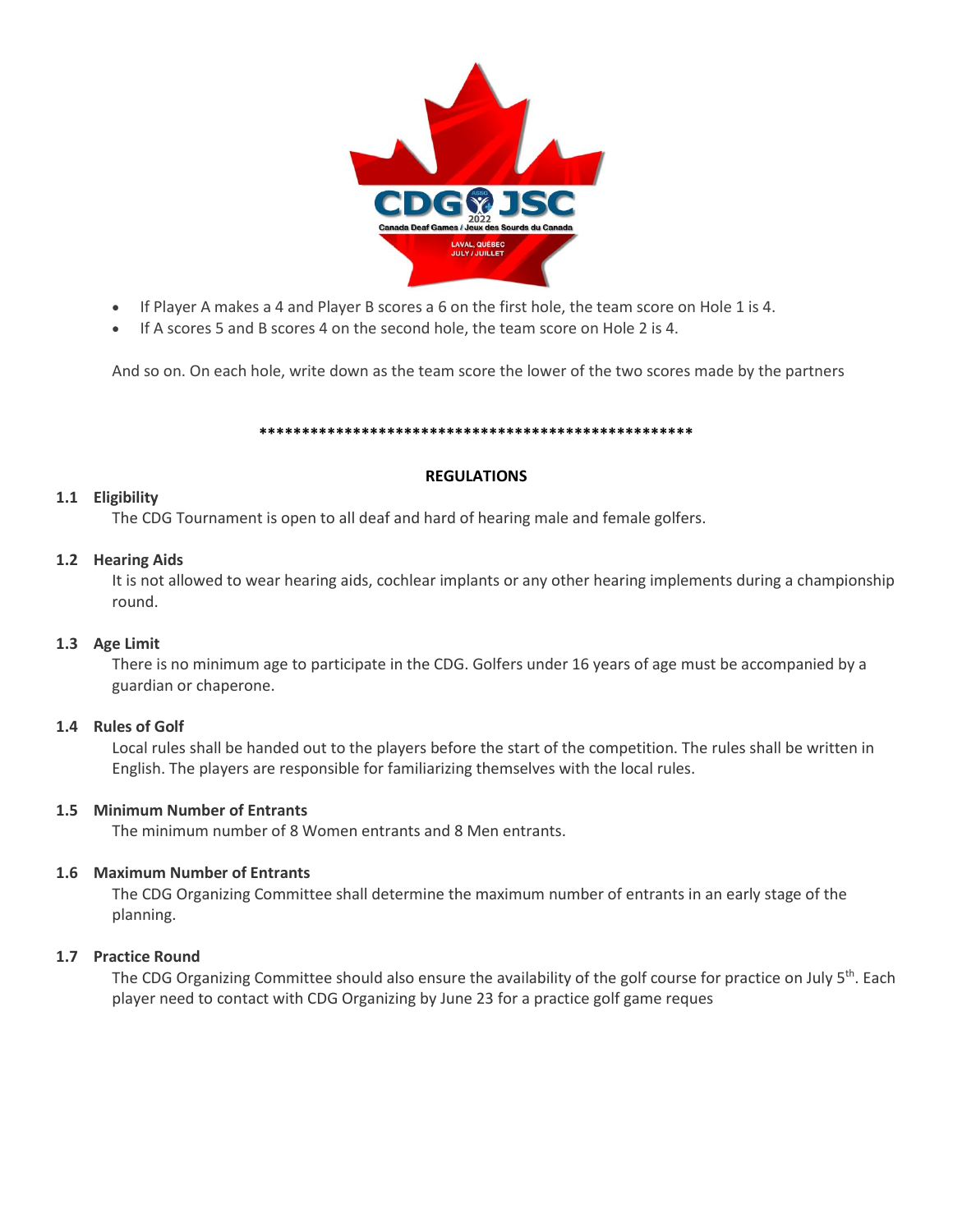

# **1.8 Golf Carts**

The CDG organizing will provide golf cart (no charge fees) to each team.

## **1.9 Starting Times**

The Tournament Rules Committee is responsible for the starting times. The starting list for the first round for shall be determined by a draw. The starting times must be announced in the afternoon or early evening prior to the start of each round. The starting times shall be published on a notice board where the majority of the players can read it. Copies should also be handed out to all golfers.

The Tournament Rules Committee has the rights to alter the starting times if deemed necessary. The player is personally responsible for knowing his or her own starting time. The player should arrive at the first tee ten minutes before starting time.

## **1.10 Scorecards**

The player must exchange his or her scorecard with his or her marker. It is the responsibility of the player to return the scorecard to the scorers hut, recording desk or another location as determined by the CDG Organizing Committee as soon as possible after completion of the round.

It is an obligation to have a recording desk in the CDG. It shall be located close to the finish, preferable with seats and a table where the players can sit down and finish, check and sign their scorecards. In case of any queries, the golfers should consult with the Tournament Referees before signing and returning their scorecards.

On request by any player, the CDG Organizing Committee should hand the scorecard to the player after the Tournament so he or she can hand it to his or her own golf club.

## **1.11 Discontinuing or Cancellation of Play**

The Tournament Rules Committee has the right to discontinue the play and/or cancel a round in case of potentially dangerous weather conditions.

## **1.12 Code of Behaviour**

Players and their caddies should refrain from any action, in words or behavior, which may be regarded as not sportsmanlike or unacceptable by their fellow competitors.

Any such misbehavior should be reported to the Tournament Referee, who will confer with the Tournament Rules Committee who will decide on the course of action. The decision of the Tournament Rules Committee shall be final.